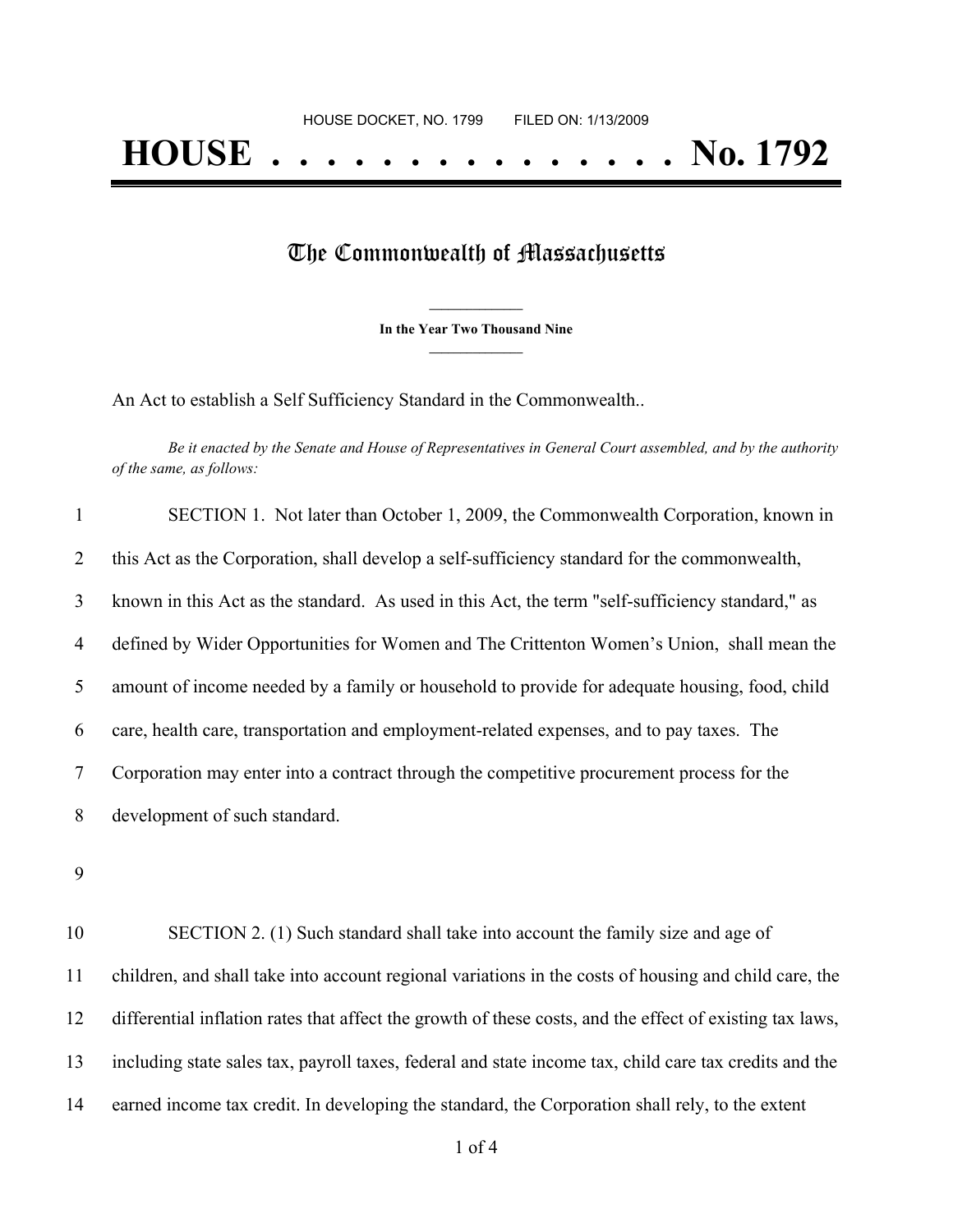possible, on data reported by the United States Census Bureau, United States Department of Housing and Urban Development and on other data reported to state and federal agencies using standardized methodology and shall consult with state departments or agencies that serve low-income populations.

 Housing costs will be determined using fair market rents for apartments as reported by the United States Department of Housing and Urban Development. Child care costs will be determined using average costs for licensed child care facilities, including, but not limited to, family day care, as reported to the commonwealth's child care resource and referral agencies for children of different ages in different areas of the state.

 (2) The president of the Corporation shall establish an advisory board to advise the Corporation on all matters relating to the development of a self-sufficiency standard and future revisions to it. The advisory board shall be composed of 26 members, each of whom shall serve a term of 2 years. The following shall be members of the board: the secretary of the executive office of administration and finance or his designee; the secretary of the executive office of health and human services or his designee; the secretary of the executive office of labor and workforce development or his designee; the commissioner of the department of revenue or his designee; the undersecretary of the department of housing and community development or his designee; the secretary of the executive office of education; the commissioner of the department of early education and care or his designee; 4 members of the senate, 3 of whom shall be appointed by the president of the senate and 1 by the senate minority leader; 4 members of the house of representatives, 3 of whom shall be appointed by the speaker of the house of

of 4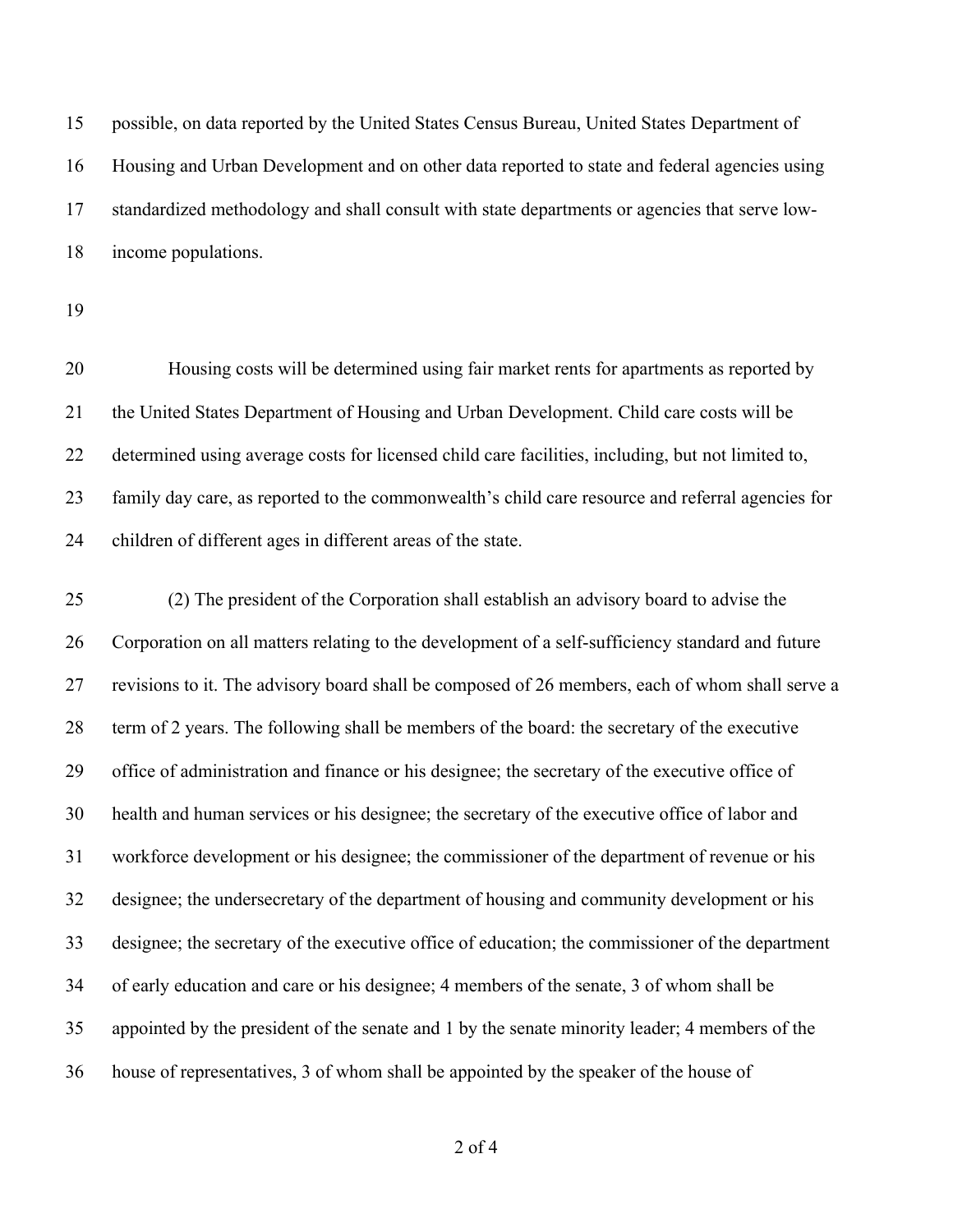representatives and 1 by the house minority leader; 1 faculty member of a Massachusetts university or college with research expertise in the areas of demographics, living costs and labor markets to be selected by the Commonwealth Corporation; and representatives of the following 10 organizations to be nominated by their respective organizations and selected by the Commonwealth Corporation: the Crittenton Women's Union; the Massachusetts AFL-CIO; the Associated Industries of Massachusetts; the Massachusetts Association of Community Colleges; the Massachusetts Taxpayers Foundation; the Massachusetts Workforce Board Association; the Massachusetts Community Action Program Directors' Association; the Massachusetts Workforce Investment Association; the Citizens' Housing and Planning Association; and the Massachusetts Association of Day Care Agencies. Members of the advisory board shall serve without compensation.

 SECTION 3. Not later than March 31, 2010, the Commonwealth Corporation shall report the self-sufficiency standard, including the methodology used to arrive at the standard to the clerks of the house of representatives and senate, the house and senate committees on ways and means and the joint committee on labor and workforce development. The standard shall be distributed to each of the state executive offices and state agencies that counsel individuals who are seeking education, training or employment, including, but not limited to, the executive office of health and human services, the executive office of labor and workforce development, the department of transitional assistance, the department of public health, the department of children and families, the Massachusetts rehabilitation commission, the department of housing and community development, the executive office of housing and economic development, the Massachusetts office of business development, the Massachusetts department of early education

of 4